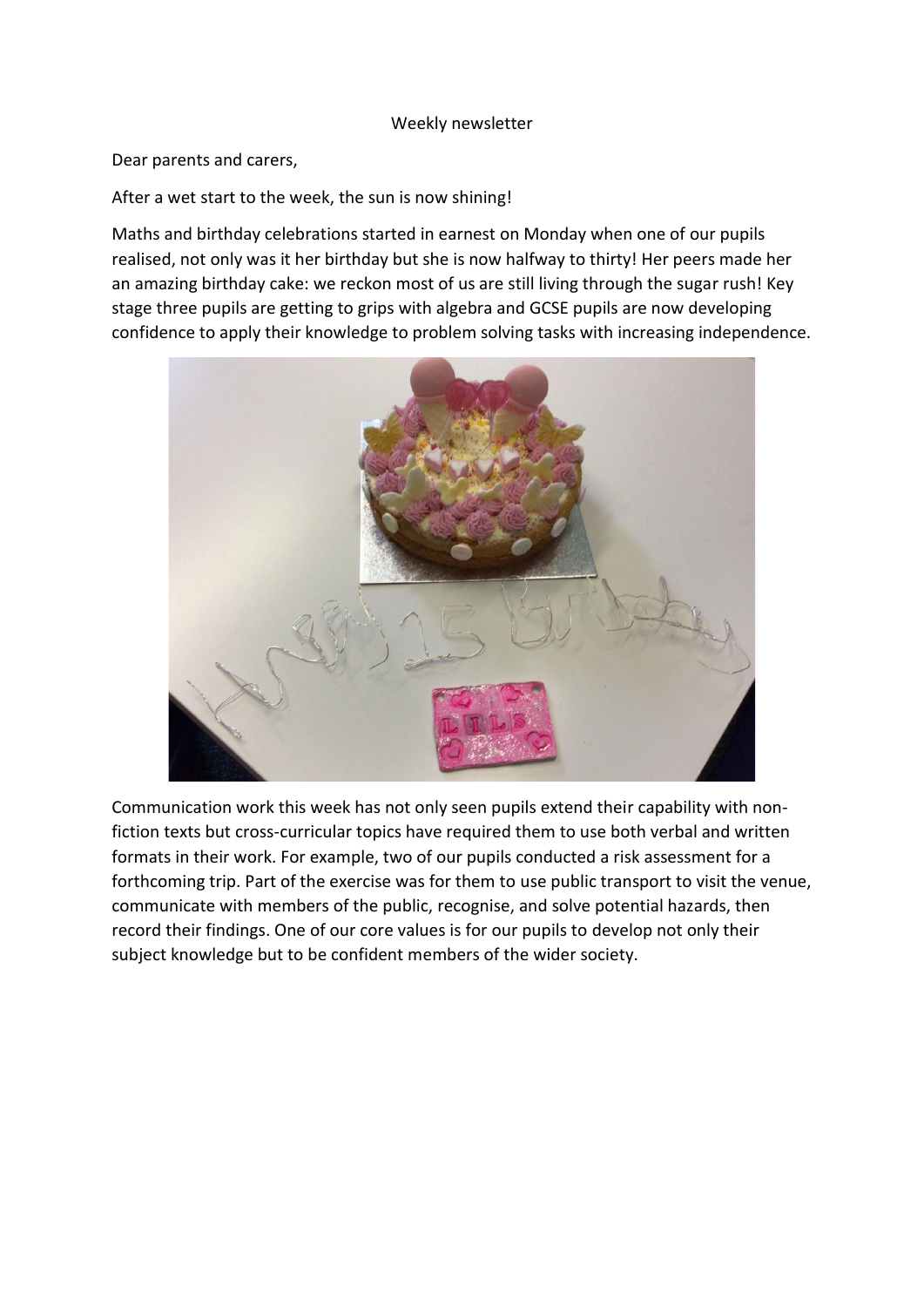

Sometime back we reported one of our pupils made the whole of secondary a delightful chilli con carne. This week he returned after much demand, to provide us all with a scrumptious vegetable soup. Having sourced, prepared, and delivered his food, yet again we were amazed with the quality, approach, and maturity of this young person to his learning and personal development.

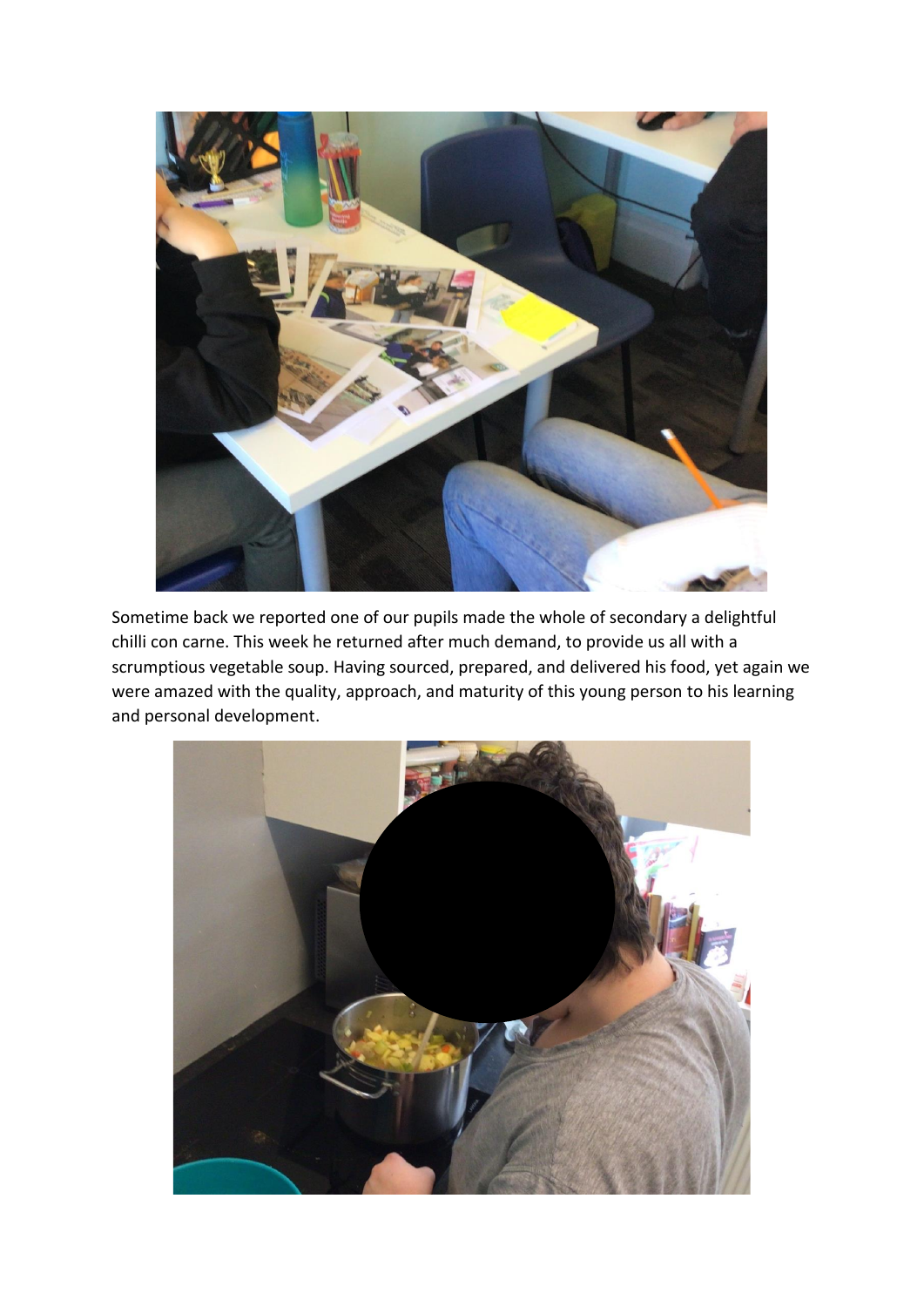Unfortunately, our trampolining session was postponed this week by the provider; however, the local park has an outdoor gym. This was utilised by us and will now becoming a regular event in our timetable as the weather hopefully turns in our favour.



PHSE work is continuing to focus on keeping ourselves safe online. Increasingly we are having to support parents, carers, and pupils as they encounter unwanted or inappropriate material, often from unknown sources. Please remember we are always here to support you should you be unfortunate enough to experience this. We do not judge; we just want to help us all keep safe.

Our therapeutic curriculum has seen a massive boost to its resources this week as out new Reflexologist has joined our team. Some of our pupils thought this was not for them until they saw her demonstrate how this procedure works. We are confident this will support our pupils alongside the many other therapeutic resources we are proudly able to offer.